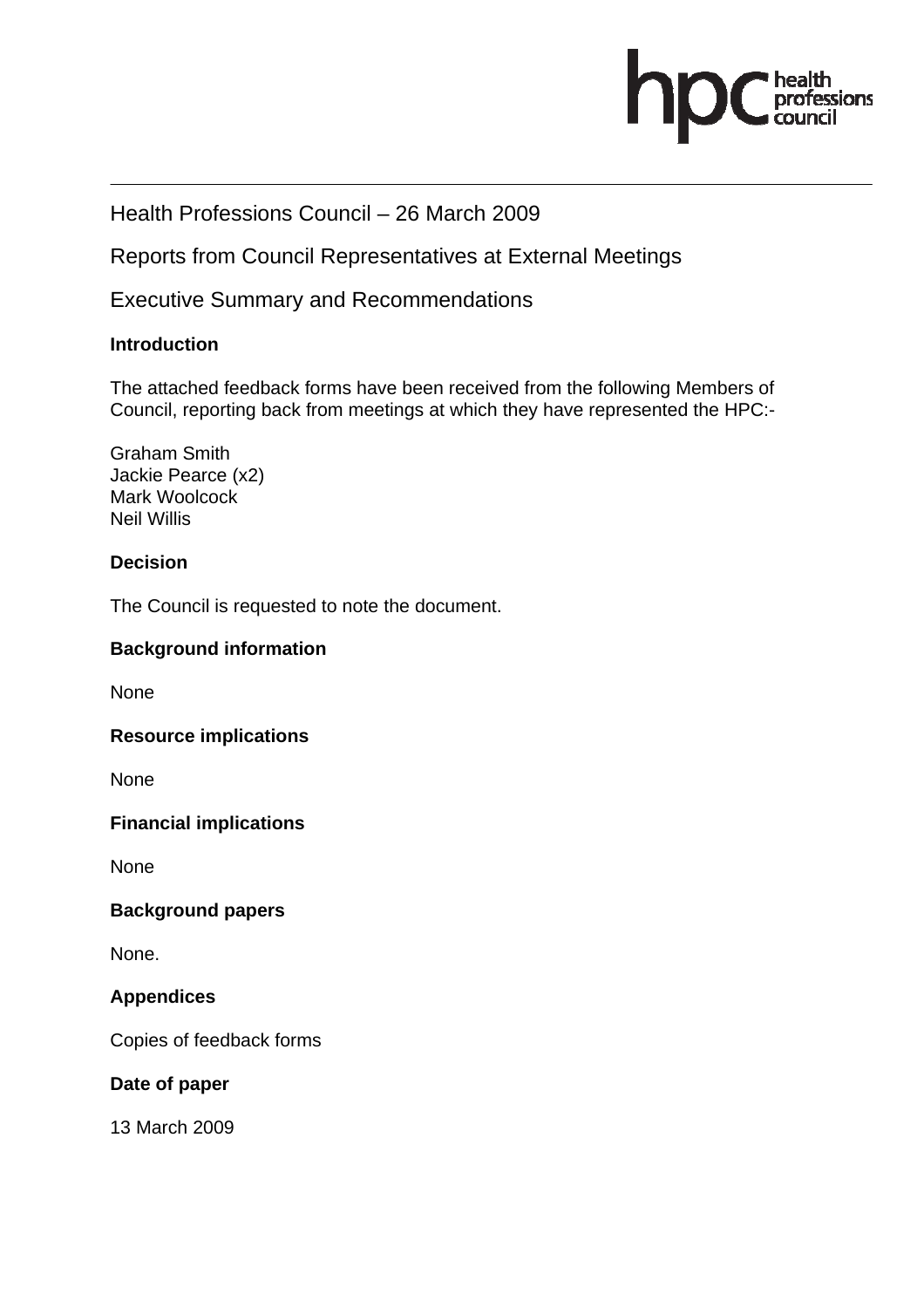#### **FEEDBACK SHEET TO BE COMPLETED AFTER THE MEETING**

| <b>Name of Council Member</b>                             | <b>Professor Graham N Smith</b>                                   |
|-----------------------------------------------------------|-------------------------------------------------------------------|
| <b>Title of Conference/Meeting</b>                        | <b>Best Practice for Audit Committees in</b><br><b>Government</b> |
| <b>Date of Conference</b>                                 | 27 <sup>th</sup> November 2008                                    |
| Approximate number of people at the<br>conference/meeting | 220                                                               |
| l                                                         |                                                                   |

**Issues of Relevance to HPC** 

This conference was an extremely valuable experience and one that was both informative and daunting. Daunting because it highlighted the increasing responsibilities that Audit Committees have allied to the rapidly and almost uncontrollable expansion in information accessibility and technology. The morning focused on "Information Assurance and Risk Management" with three excellent presentations and a lively panel discussion. The afternoon was less appropriate and concentrated on "Striking the Right Balance" with speakers and presentations that were not as good or relevant to the HPC Audit Committee as those in the morning.

#### **Key Decisions Taken**

No key decisions were taken but there were some suggestions made during the event which the HPC should consider. These were:

- 1. All Members of an Audit Committee should undergo a programme of awareness training to prepare them for their role.
- 2. Audit Committees must be assertive and demanding. Members should not be afraid to ask "the second and third question".
- 3. Audit Committee Members must be activists and the group, as a whole, should have clear objectives.
- 4. It is not necessary to have everyone that is going to give a report to an Audit Committee to be present for the whole meeting. It is more appropriate if they attend to give their report and leave. It is not necessary for them to remain for the remainder of the business.
- 5. Information obtained and retained increases the risks of problems. Therefore, ongoing and continuous checking of systems is a necessity. However, mistakes that occur are frequently due to human non-compliance rather than system failure. Consequently, information awareness training and updating is imperative.
- 6. The consequences of small decisions can be catastrophic. As such, any risks are a Board/Council and Executive responsibility and need monitoring. Hence the ever increasing need for Audit Committees that are not afraid to ask pertinent questions and delve deeper than probably expected.

An extremely worthwhile event and a tremendous learning experience!

**Please complete as much of the above as you can and return by post to Colin Bendall, Secretariat, Health Professions Council, Park House, 184 Kennington Park Road, London, SE11 4BU, or alternatively by e-mail to colin.bendall@hpcuk.org**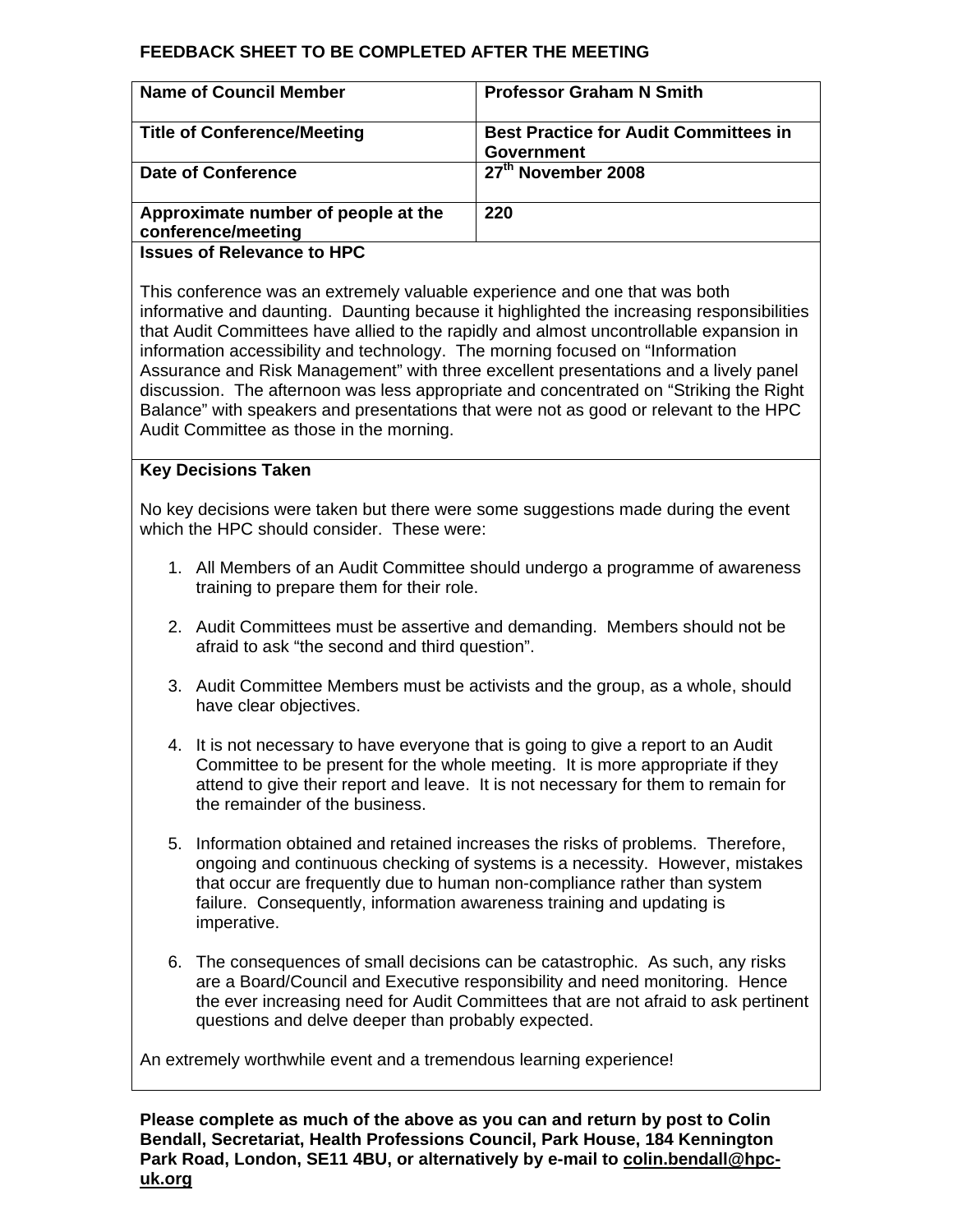

# **FEEDBACK SHEET TO BE COMPLETED AFTER THE MEETING**

| <b>Name of Council Member</b>                             | <b>Jacki Pearce</b>    |
|-----------------------------------------------------------|------------------------|
| <b>Title of Conference/Meeting</b>                        | <b>ISBHaSC meeting</b> |
| <b>Date of Conference</b>                                 | 17-12-08               |
| Approximate number of people at<br>the conference/meeting | 20                     |
| <b>Issues of Relevance to HPC</b>                         |                        |

- **Electronic patient records and patient consent was discussed. Several different sorts of consent will need to be documented, i.e. consent to share information ( needs to particularise, not be general); consent to treatment – written consent is mandatory for some interventions such as IVF; written consent is advisory e.g. surgery;consent may be verbal or implied e.g lifing a sleeve for an injection.**
- **Refusal to any of the above also has to be documented.**
- **This will be a repeated event for every new intervention**
- **ISBHASC needs to prioritise work on each issue, consent for clinical intervention takes priority.**
- **Common User Interface issues: -more extensive appraisal process needed at full and draft stages -resolution of hazards recorded in hazard logs -more feedback from suppliers via Intellect, on the implementation and impact of Standards.**
- **Discussion on whether the ISB website should be re-configured for easier access to all standards dealing with the same topic e.g. display.**
- **Safer Patient ID wrist bands. 4 core identifiers agreed; Last name, first name, DoB, Verified NHS number. Discussion ongoing about verification of NHS number;replacement of band when previously unknown info becomes available e.g. unconscious patients. Use of other local identifiers, e.g. PAS no. or barcode is in addition, but cannot be put in the space for one of the above.** 
	- **NHS number use in GP practices: safety issues are being addressed., NHS No should not be used alone, and must be verified to eliminate duplicates. Expectation is that all systems will be fully conformant by Dec 2009, and all end users will conform by June 2009.**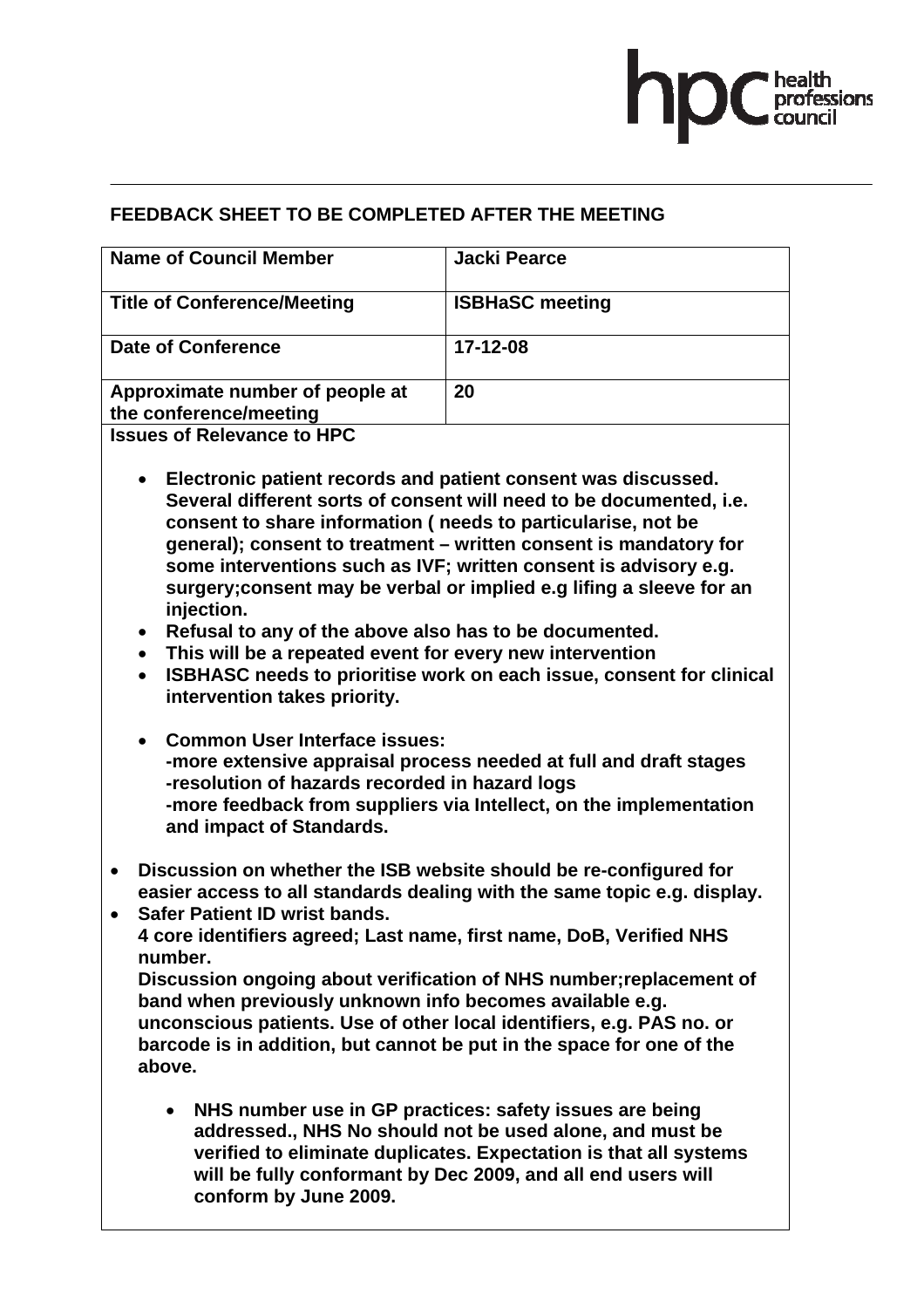**Key Decisions Taken None relevant** 

**Please complete as much of the above as you can and return by post to Alison Roberts, Council and Committee Secretariat, Health Professions Council, Park House, 184 Kennington Park Road, London, SE11 4BU, or alternatively by e-mail to alison.roberts@hpc-uk.org**

**February 2008**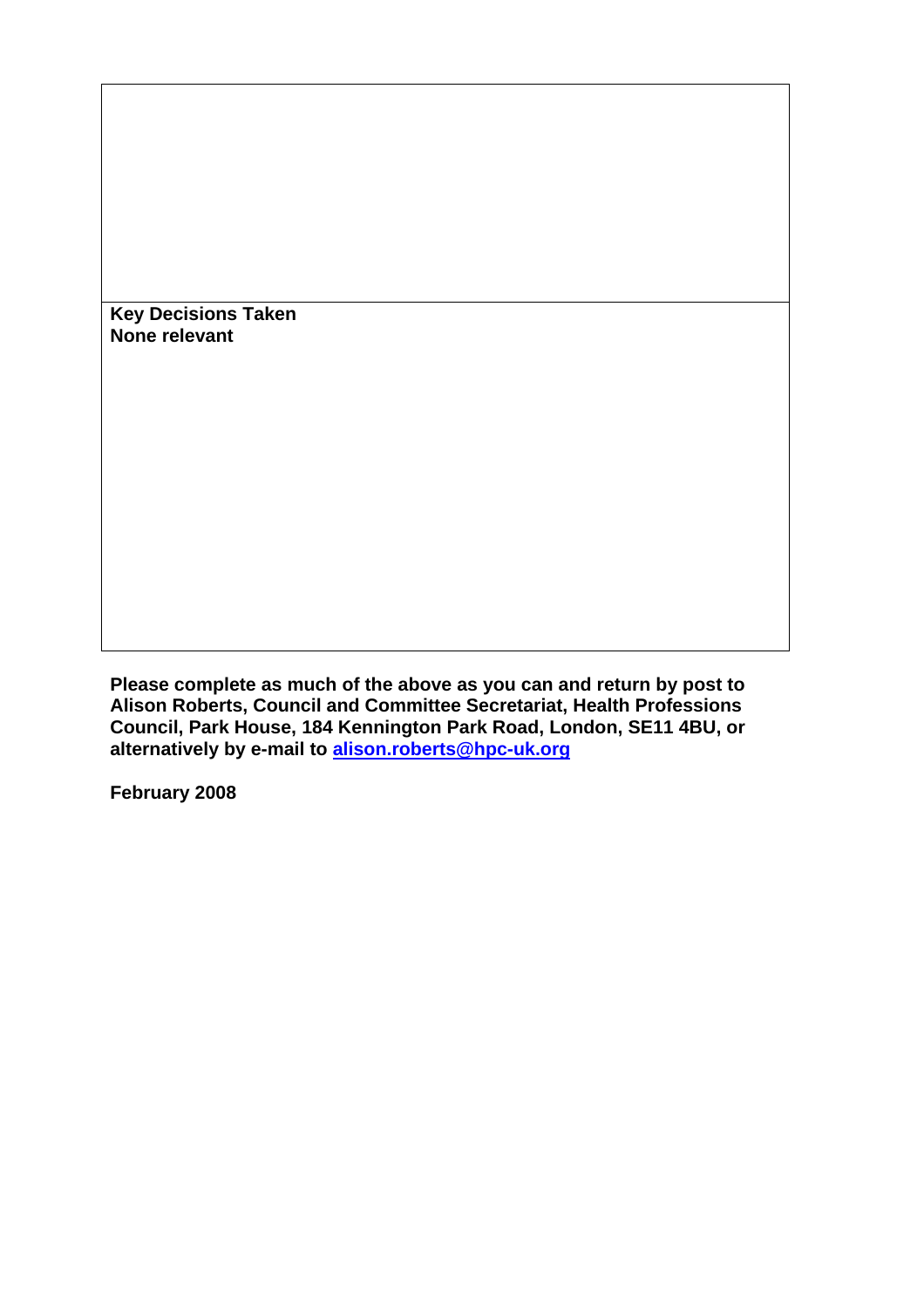| <b>Name of Council Member</b>      | <b>Mark Woolcock</b>                                                      |
|------------------------------------|---------------------------------------------------------------------------|
| <b>Title of Conference/Meeting</b> | <b>JRCALC</b> (Joint Royal Colleges<br><b>Ambulance Liaison Committee</b> |
| <b>Date of Conference</b>          | $12th$ March 2009                                                         |
|                                    | 25                                                                        |

**Issues of Relevance to HPC** 

**Update and explanation on Section 60 order was presented. Shape and potential structure of new council, statutory committees were discussed. Some concern about lack of profession registration, however fears allayed when information given on committee composition (potentially) but most importantly the use of PLG and relationships with organisations such as this and College of Paramedics.** 

**Ramifications of CPD audits were discussed and explained.** 

**HPC Guidance on Health and Character and guidance on conduct and ethics for students were discussed.** 

**Key Decisions Taken** 

**Frequent update/reports requested.**